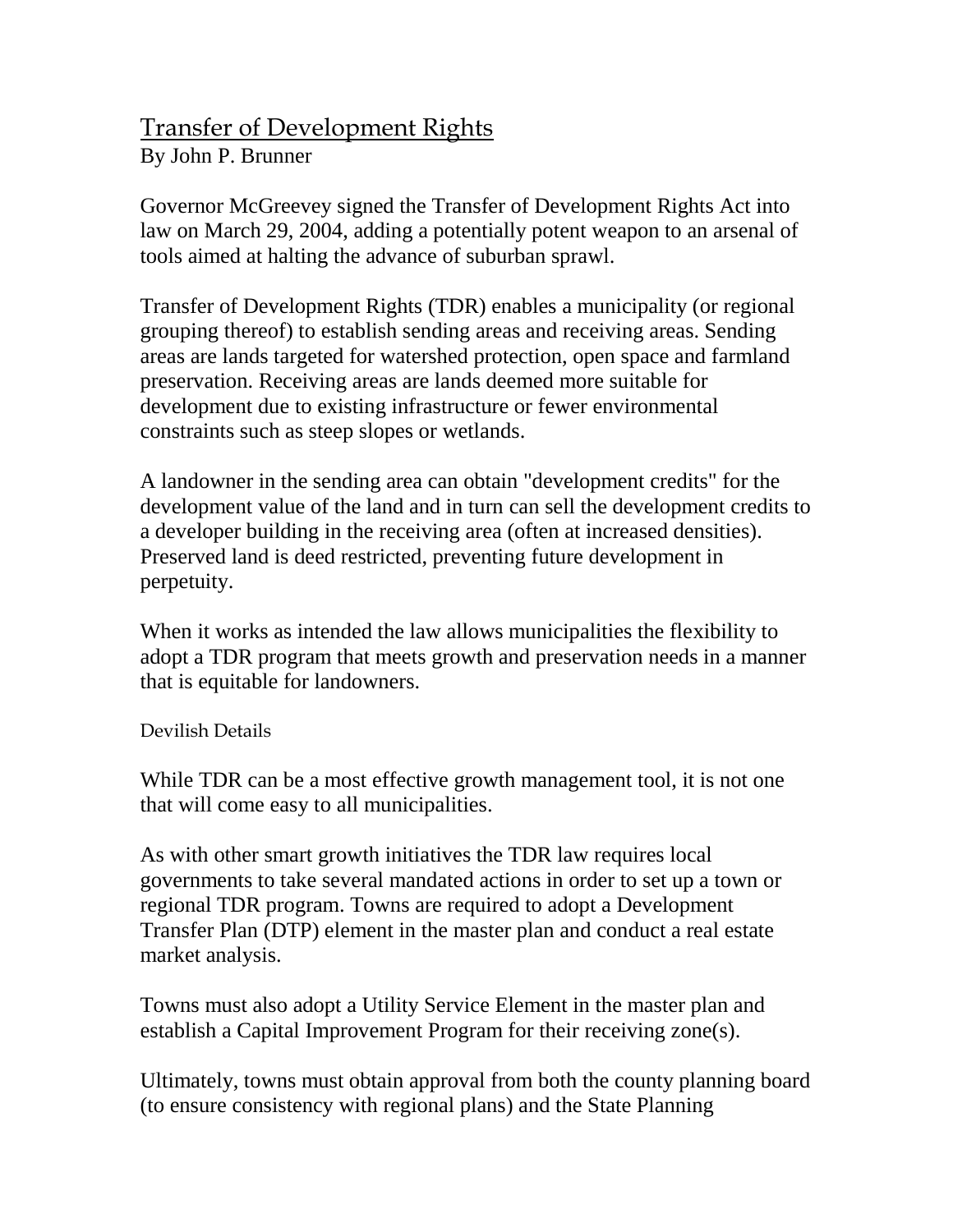Commission, which must approve an amended master plan endorsement. The approval process forces towns to conform to county and state plans.

The TDR certification process will require an extraordinary degree of cooperation between property owners and communities. In particular, identifying receiving areas can be controversial.

TDR and the Musconetcong Watershed

The Highlands Task Force Action Plan recommends the establishment of a regional TDR system. TDR has the potential to address some of the problems associated with traditional zoning, especially in terms of natural resource protection. But as of this writing the proposed Highlands Regional TDR slices the lower Musconetcong River watershed in half along its length. The Hunterdon County side is generally within the preservation area, while the Warren County side is mostly within the planning area.

Such a county-line approach flies in the face of basic watershed management principles. Towns in one half of the watershed will be encouraged to preserve land, protect stream corridors and aquifers. High-density zoning will be encouraged in the other half of the watershed.

For most municipalities in New Jersey, going down the TDR road will require a great leap of faith and initiative. Many municipalities have bungled a far less complex land use regulatory system. Will townships be able to design a fair and acceptable TDR plan? How will the real estate market respond to such a radical departure from the old way of doing things?

For municipalities within the Highlands, TDR may not be optional, thus the same questions would apply to the regional entity that is charged with implementing a program in a region that encompasses about 13 percent of the state's geographic area.

It appears that the Highlands Legislation is highly biased towards protecting major drinking water supplies. Although the Musconetcong is the only river in New Jersey to fall entirely within the Highlands Region, it is not a major drinking water supply.

What is usually forgotten is this: although the Musconetcong watershed is not directly a major surface water supply, the lower valley is underlain by a